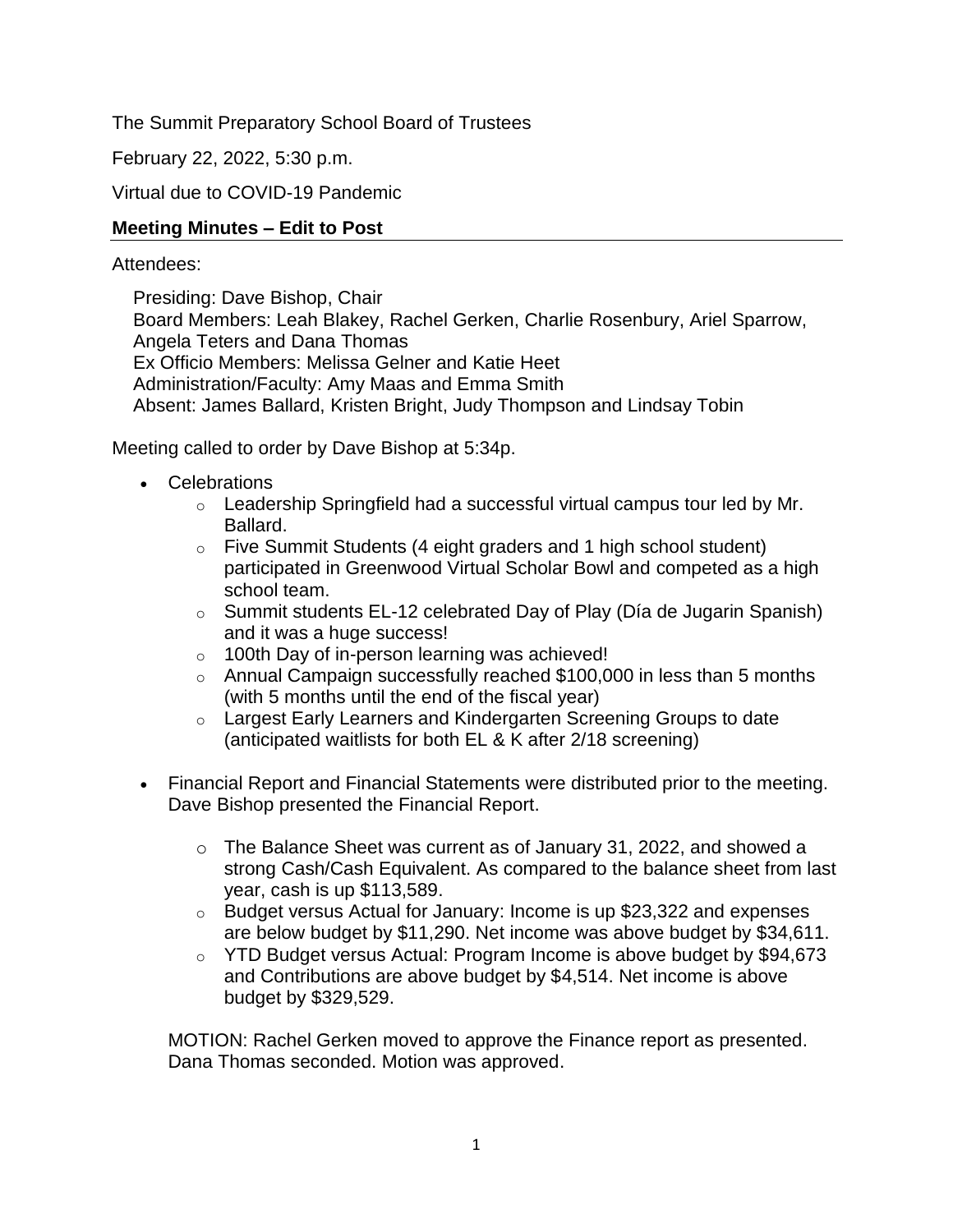# CONSENT AGENDA (Status Reports)

The following reports were submitted to the board in advance of the meeting.

- 1. Head of School Report Dr. Katie Heet
- 2. Faculty Report Emma Smith
- 3. Admissions Report, Attrition Report Amy Maas
- 4. Development Report Dr. Katie Heet
- 5. Marketing Report Amy Maas
- 6. Strategic Planning Dr. Leah Blakey
- 7. Building and Grounds Report Dana Thomas
- 8. Crisis and Risk Assessment no report

MOTION: Charlie Rosenbury moved to approve the Consent Agenda as presented prior to the meeting. Leah Blakey seconded. Motion was approved.

# OLD BUSINESS

- Maior Donor Meeting Proposal is in progress for a March  $4<sup>th</sup>$  meeting. Admin, Marketing Committee and BOT Executive Committee members have been involved in creating and editing the final presentation.
- Board Sponsored Teacher Appreciation Week (April 18-22) Theme for the week will be food! Interested BOT members are encouraged to participate if available. Dave will coordinate a date and plans with Amy.

# NEW BUSINESS

- Strategic Plan Updates The Upper School Update to the Strategic Plan has recently been added to the website and highlighted in the Raven Report.
- GALA preparation Special Appeal (safety & security) With recent growth and future growth, these enhancements and upgrades will benefit the school greatly. Security system upgrades, an upgraded intercom system and increased privacy fencing are all items included in the GALA special appeal.
- Capital Expenditures Admin is working to get three comprehensive bids for HVAC needs. A follow up meeting was held with Hood-Rich Architecture and Base Construction for the Innovation Lab on February 14<sup>th</sup>. Everything is still on track for construction on the lab this summer.
- Audit Update Still in progress.
- Enrollment Contracts to be issued March 1st 170 contracts will be extended.
- Teacher Contracts TBD Contracts will be issued by early March.
- Employee Handbook Comprehensive review on target to be completed by end of March.
- Employee Benefits Review Still in progress.